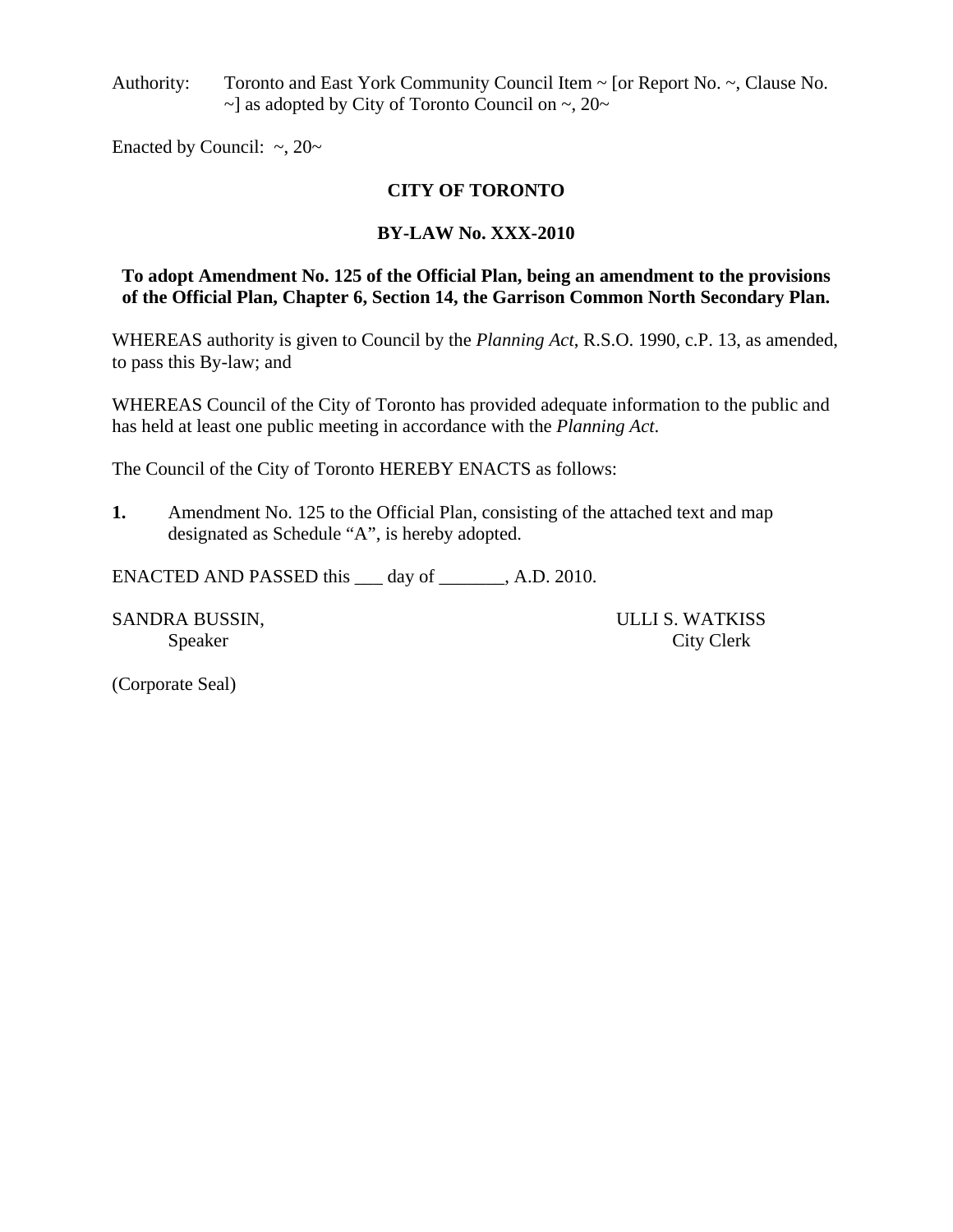# **SCHEDULE "A"**

### **AMENDMENT NO. 125 TO THE OFFICIAL PLAN OF THE CITY OF TORONTO GARRISON COMMON NORTH SECONDARY PLAN**

The following text and map constitutes Amendment No. 125 to the City of Toronto Official Plan, being an amendment to the provisions of Chapter 6, Section 14, Garrison Common North Secondary Plan.

### **OFFICIAL PLAN AMENDMENT**

The Official Plan of the City of Toronto is amended as follows:

- 1. Chapter 6, Section 14 (Garrison Common North Secondary Plan) is amended by deleting Section 9.2 and 9.3.
- 2. Chapter 6, Section 14 (Garrison Common North Secondary Plan) is amended by adding the following to Section 10, Site and Area Specific Policies:
	- **"7. Area 7**



#### **30 Ordnance Street**